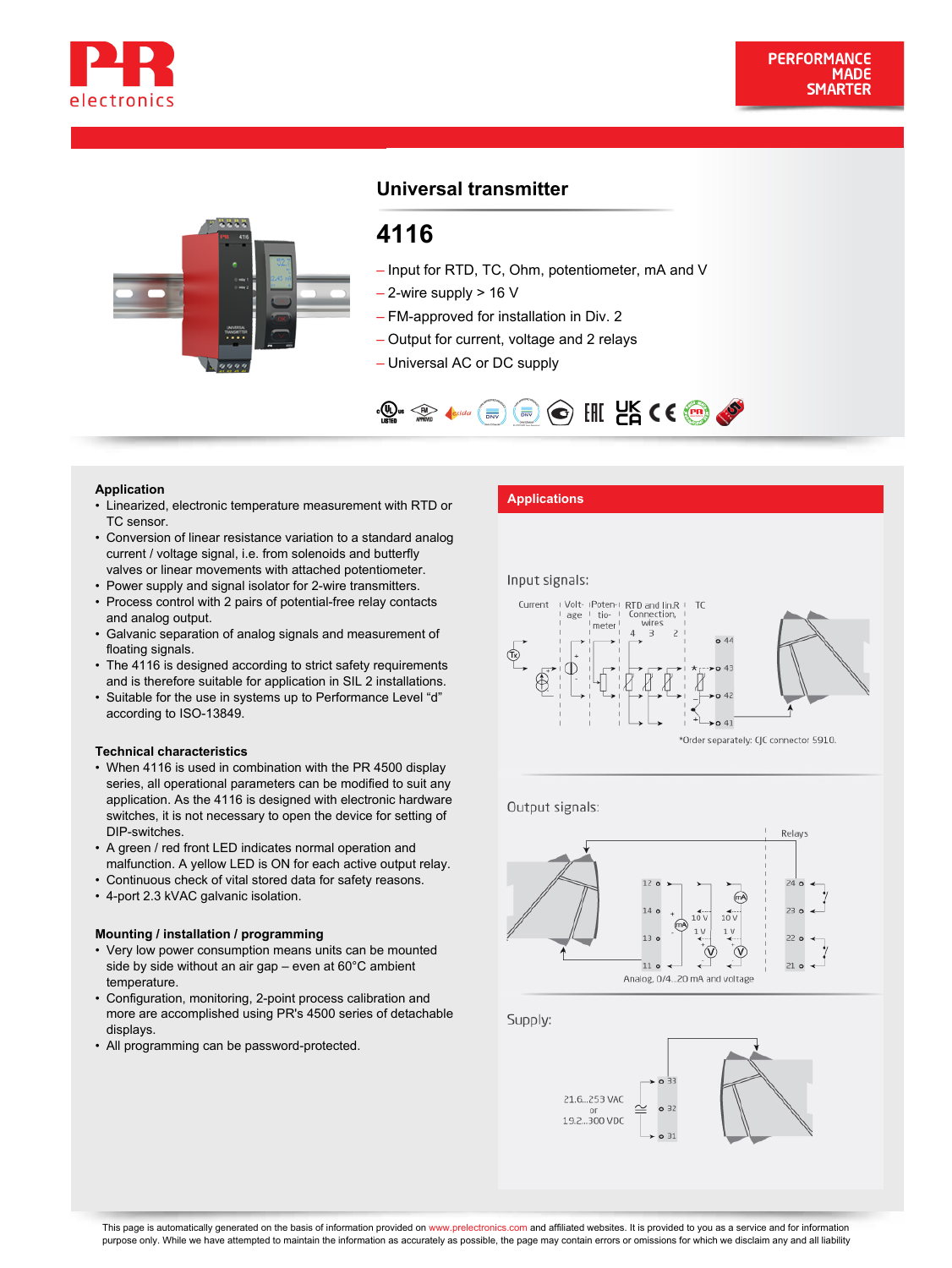#### Order:



# **Environmental Conditions**

## **Mechanical specifications**

| Dimensions (HxWxD) w/ 4501/451x 109 x 23.5 x 116 / 131 mm |               |
|-----------------------------------------------------------|---------------|
|                                                           |               |
| Weight incl. 4501 / 451x (approx.) 190 g / 205 g          |               |
|                                                           |               |
|                                                           | stranded wire |
|                                                           |               |
|                                                           |               |
|                                                           |               |
|                                                           |               |
|                                                           |               |

### **Common specifications**

| <b>Supply</b> |              |
|---------------|--------------|
|               |              |
|               | 19.2.300 VDC |
|               |              |
|               |              |
|               |              |

# **Isolation voltage**

| VAC (basic) |
|-------------|

#### **Response time**

| Temperature input (090%,             |  |
|--------------------------------------|--|
|                                      |  |
| mA / V input (090%, 10010%) ≤ 400 ms |  |

#### **Auxiliary supplies**

| interfaces |
|------------|
|            |

Signal dynamics, output................................. 16 bit Signal / noise ratio......................................... Min. 60 dB (0...100 kHz) Accuracy........................................................ Better than 0.1% of sel. range EMC immunity influence................................ < ±0.5% of span Extended EMC immunity: NAMUR NE21, A criterion, burst.................................. < ±1% of span

### **Input specifications**

**RTD** in

| KTD IIIput                        |                     |
|-----------------------------------|---------------------|
|                                   |                     |
|                                   | Pt300/400/500/1000; |
|                                   | Ni50/100/120/1000;  |
|                                   | Cu10/20/50/100      |
|                                   |                     |
|                                   |                     |
| Effect of sensor cable resistance |                     |
|                                   |                     |
|                                   |                     |
|                                   |                     |
| Linear resistance input           |                     |
|                                   |                     |
|                                   |                     |
|                                   |                     |

**Potentiometer input**

| <b>TC</b> input                                |                                 |
|------------------------------------------------|---------------------------------|
|                                                | W3. W5. LR                      |
| Cold junction compensation                     |                                 |
| (CJC) via ext. sensor in                       |                                 |
|                                                | $2870^{\circ}C \leq 2^{\circ}C$ |
|                                                |                                 |
|                                                |                                 |
| Sensor error current: When                     |                                 |
|                                                |                                 |
| <b>Current input</b>                           |                                 |
|                                                |                                 |
|                                                |                                 |
| Programmable measurement ranges 020 and 420 mA |                                 |
|                                                |                                 |
| Sensor error detection: Loop                   |                                 |
|                                                |                                 |
|                                                |                                 |

Potentiometer min....max............................... 10 Ω...100 kΩ

| Voltage input                                           |  |
|---------------------------------------------------------|--|
|                                                         |  |
| Programmable measurement ranges 0/0.21, 0/15, 0/210 VDC |  |
|                                                         |  |

### **Output specifications**

### **Current output**

| Programmable signal ranges 020/420/200/204 mA   |                             |
|-------------------------------------------------|-----------------------------|
|                                                 |                             |
|                                                 |                             |
|                                                 |                             |
| NAMUR NE43 Upscale/Downscale 23 mA / 3.5 mA     |                             |
| Output limitation, on 420                       |                             |
|                                                 |                             |
| Output limitation, on 020                       |                             |
|                                                 |                             |
|                                                 |                             |
|                                                 |                             |
| <b>Voltage output</b>                           |                             |
|                                                 |                             |
| Programmable signal ranges 0/0.21; 0/15; 0/210; |                             |
|                                                 | 10.2/0, 51/0, 102/0 V       |
|                                                 |                             |
| <b>Relay output</b>                             |                             |
|                                                 |                             |
|                                                 | error, Latch, Power and Off |
|                                                 |                             |
|                                                 |                             |
|                                                 |                             |
|                                                 |                             |
| Max. DC current, resistive                      |                             |
|                                                 |                             |

# **Observed authority requirements**

| 2016/1091 |
|-----------|
|           |
| 2016/1101 |
|           |
| 2012/3032 |
|           |

# **Approvals**